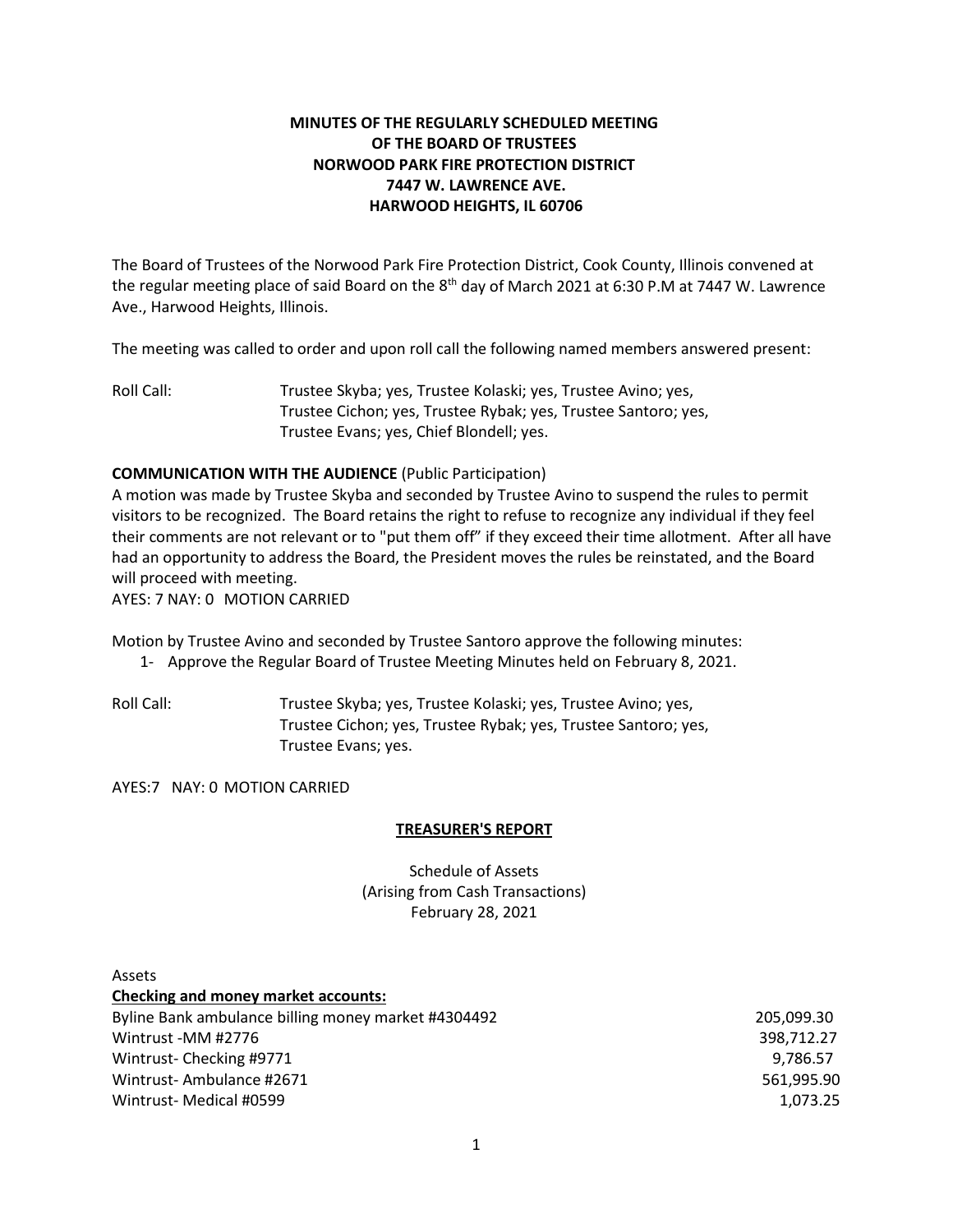| Wintrust-Donation #4129<br>Wintrust-FSA #0713<br>Total checking and money market accounts | 928.90<br>2,669.59<br>\$1,180,265.83 |
|-------------------------------------------------------------------------------------------|--------------------------------------|
| Certificates of deposit (interest rate and maturity):                                     |                                      |
| Belmont Bank (3.00%, 02/10/21)                                                            | 697,510.54                           |
| Belmont Bank (3.00% 01/21/21)                                                             | 580,797.82                           |
| Belmont Bank (2.50% 01/19/21)                                                             | 405,507.45                           |
| Total certificates of deposit                                                             | \$1,683,815.81                       |
| Total checking, money market and certificates of deposit                                  | \$2,864,081.64                       |

Motion by Trustee Cichon and seconded by Trustee Avino to approve the February's accounts payable expenditures in the amount of \$528,302.01 and the Treasurer's Report as presented from the Financial Statements for February 2021.

Trustee Avino stated there were a couple of large payments which caused our monthly expenditures to be higher.

We are starting to receive property tax money. Trustee Evans stated there is no penalty for paying late.

| Roll Call: | Trustee Skyba; yes, Trustee Kolaski; yes, Trustee Avino; yes,  |
|------------|----------------------------------------------------------------|
|            | Trustee Cichon; yes, Trustee Rybak; yes, Trustee Santoro; yes, |
|            | Trustee Evans; yes.                                            |

AYES: 7 NAY: 0 MOTION CARRIED

### **Chiefs' Report:**

Chief stated he hopes all is well and that all Trustees have received a written report.

Chief congratulated Trustee Avino on his primary election win for the Village of Norridge.

The current COVID rate is 2.3% and in the region 2.8%. The area hospitals have a low rate of COVID positive patients and have very few intubated.

Call volume for the District is as high as ever, people are starting to go to hospital for other medical issues.

MABAS is meeting with Commissioner Pete Silvestri tomorrow regarding COVID vaccine distribution. Chief has made it clear that Norwood Park would like to be involved in vaccinating our residents. The Johnson & Johnson single vaccine dose we could administer. We have applied and been approved by the hospital and state, just need to see if we can receive the vaccine to administer. If we were approved to receive the vaccine, we would have to have a special meeting to discuss expenses.

We are receiving many questions about where to receive the COVID vaccine. The United Center is now only for Chicago residents. Triton is accepting suburban residents as are some other locations. Discussion.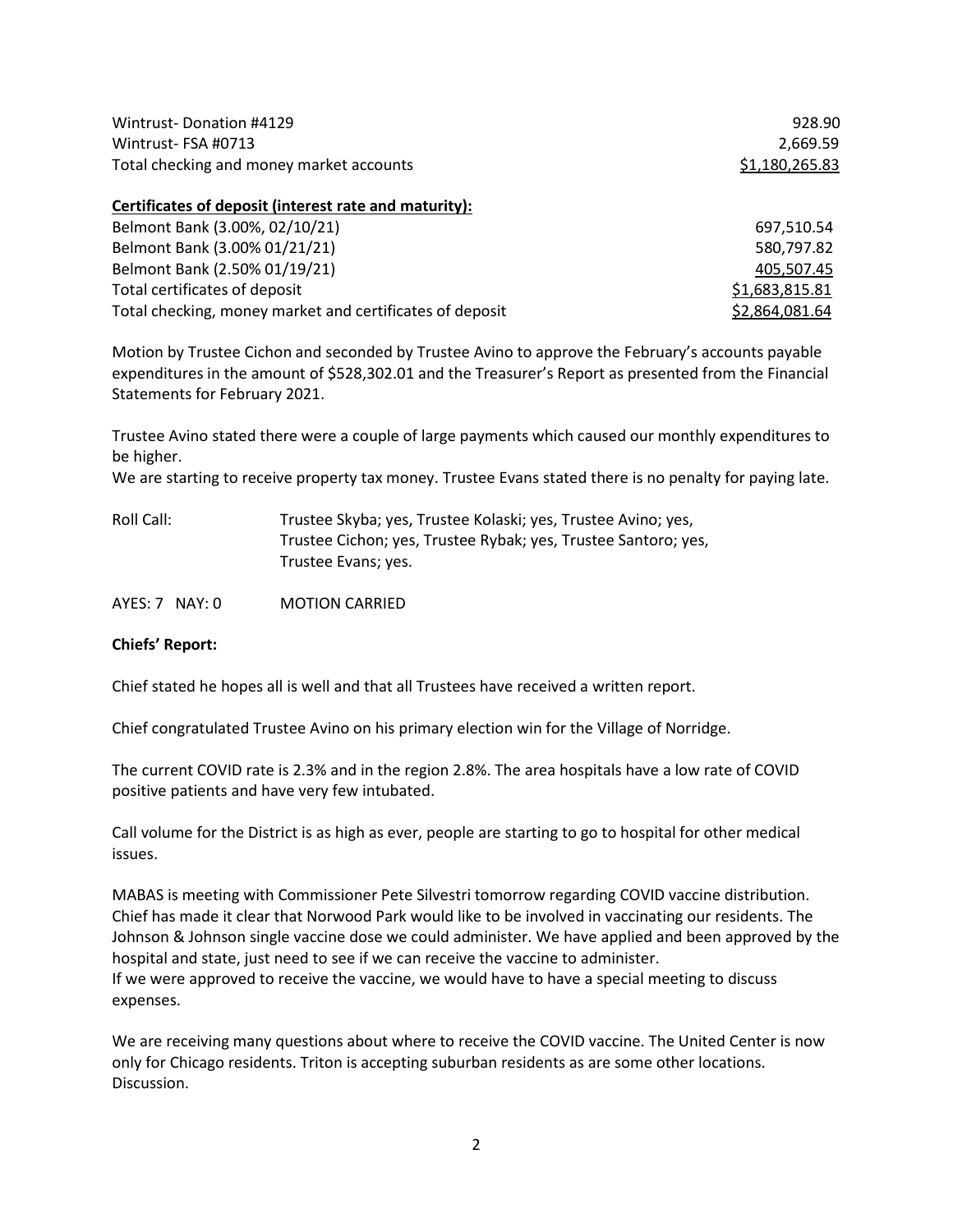There are two Resolutions for surplus vehicles. They have both been appraised.

The new squads are here and are being outfitted with radios and lights.

The cabinet that goes into the Command Vehicle was built by Firefighter Mark Blondell with the help of some others. A new cabinet would cost about \$3,000, it was able to be build this for about \$1,400. Very grateful to the men that worked on this project.

Chief explained the use.

A group of firefighters went to meet with Pierce on new Tower 103, they had to spec over 1,000 items which is time consuming and takes a couple days. They were able complete this and remain within the approved budget. There were pictures displayed of what the Tower will look like.

Chief emailed Attorney Flaherty an agreement with Schiller Park Fire Department regarding ambulance billing on mutual aid calls. They will bill at our rates when they respond here and not balance bill our residents. We will do the same for them. Our attorney will make sure we are protected, and we will have the IGA on our agenda soon.

Trustee Rybak stated that she spoke with Mr. Lupo from Norwood Park Township and they would help offset the cost if we were able to administer the vaccine. Discussion on homebound resident currently being an issue to get vaccinated. Chief stated that currently, the homebound need to speak with their doctor.

Chief stated to set up a vaccination location we would need certain guarantees such as the number of vaccines we would receive. We also would have to see if people receiving the vaccine need to stay for a while to make sure there is no reaction, if this is the case, we will need to find a different location to do this. Discussion.

Motion by Trustee Evans seconded by Trustee Kolaski to approve the Chief's report for March 2021. AYES: 7 NAY: 0 MOTION CARRIED

**President's Report:** Trustee Cichon stated they had a kickoff meeting with the CBA Committee where they familiarized themselves with past agreements. Dates will be given to the union to see what they are asking for. Happy Women's Day

**Committee Reports:**

Finance Committee- Trustee Avino stated there was nothing to report.

Building and Equipment Committee- Trustee Evans stated that she came in to see the bunk room progress and it is moving along.

Policy & Strategic Planning Committee- Trustee Kolaski stated that Illinois has 828 Fire Protection Districts, he called 7 by random and spoke to their Chief or Finance Officer. Most Districts have 3-5 trustees on their boards. One of the 7 have a Chief as signor. There was a Chief that said they did not want the responsibility. Trustee Kolaski would like to hold the vote and pull it from the agenda.

Trustee Kolaski stated that we need to go through and update the policy. The USB drive has the correct copy. Organizational Chart does not match policy.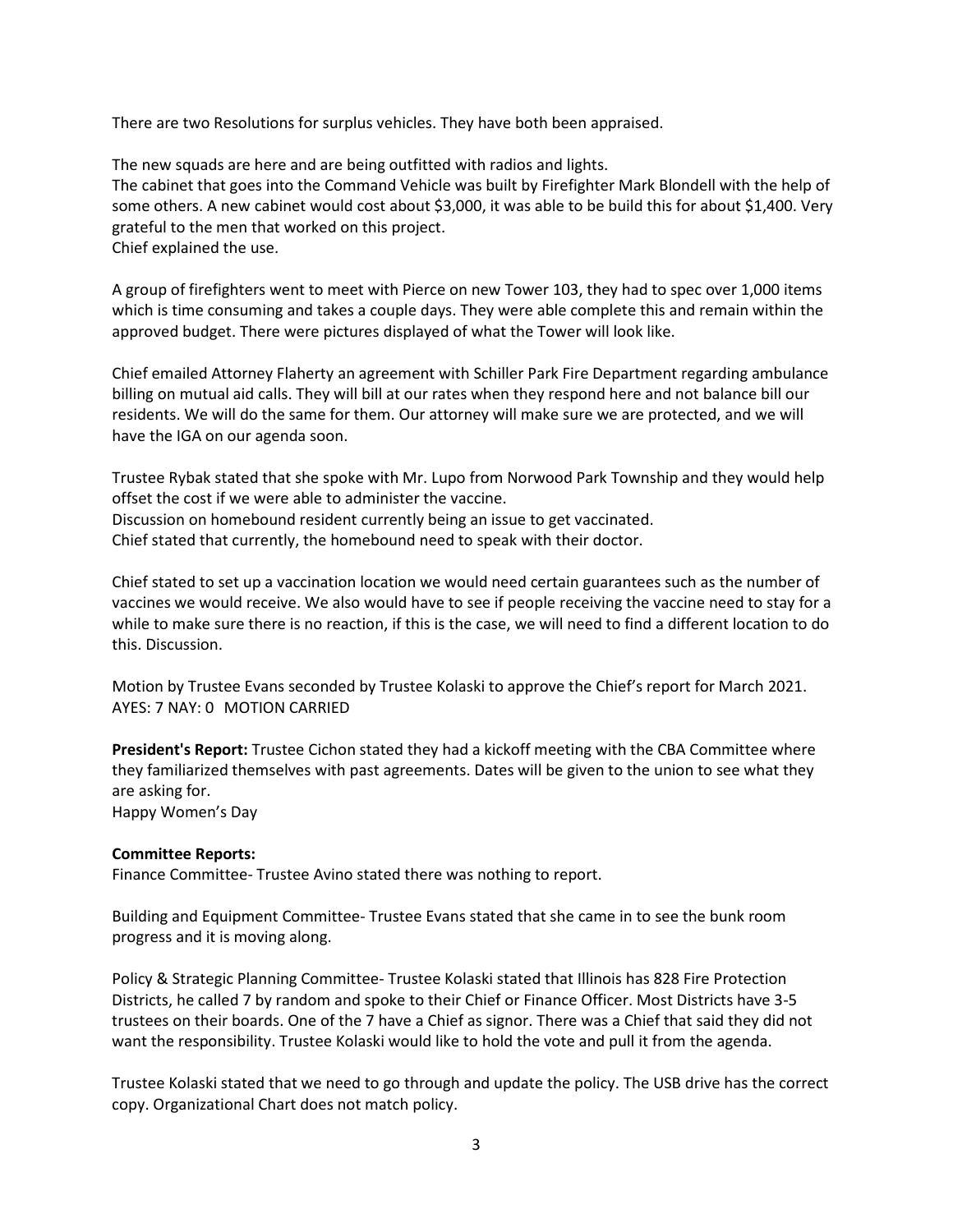Community Relations Committee-Trustee Santoro stated that she spoke with the Chief last week and by June 1<sup>st</sup> they will decide if there is going to be an Open House this year. Chief spoke with Mary Field and there is going to be a cap of \$8,000 for flu vaccinations. We will have to discuss if the board wants to pick up the additional costs or if we stop when we reach \$8,000.

Trustee Rybak asked if we could do a reservation system for Open House, Trustee Santoro stated that we will bring it back to the table when we are closer to the date.

Chief stated that for the flu vaccination, we are the only Illinois Department that did a drive thru and where paramedics gave the vaccine.

Trustee Rybak mentioned that the Senior Assistance Center is holding a corn beef drive thru.

Pension Fund Member & Commissioner Oversight- Trustee Skyba stated he is having trouble scheduling a meeting with the commissioners. Trustee Skyba asked Pension President Peistrup if there was anything new with the Pension Fund, he said no.

Trustee Rybak asked if the commissioner who term is expiring is still interested. Chief will find out.

### **Old Business:**

## None **New Business**

Motion by Trustee Santoro and seconded by Trustee Evans to approve Resolution 21-1, A Resolution authorizing the sale of surplus vehicles (2012 Chevy Impala).

Chief stated that Deputy Chief Erlewein went and got the vehicle appraised. Asian Motors Inc. will pay \$3,200 as-is.

Roll Call: Trustee Skyba; yes, Trustee Kolaski; yes, Trustee Avino; yes, Trustee Cichon; yes, Trustee Rybak; yes, Trustee Santoro; yes, Trustee Evans; yes. AYES: 7 NAY: 0 MOTION CARRIED

Motion by Trustee Kolaski and seconded by Trustee Avino to approve Resolution 21-2, A Resolution authorizing the sale of surplus vehicles (2010 Chevy Tahoe).

Chief stated that Deputy Chief Erlewein went and got the vehicle appraised. Asian Motors Inc. will pay \$10,800 as-is.

Roll Call: Trustee Skyba; yes, Trustee Kolaski; yes, Trustee Avino; yes, Trustee Cichon; yes, Trustee Rybak; yes, Trustee Santoro; yes, Trustee Evans; yes.

AYES: 7 NAY: 0 MOTION CARRIED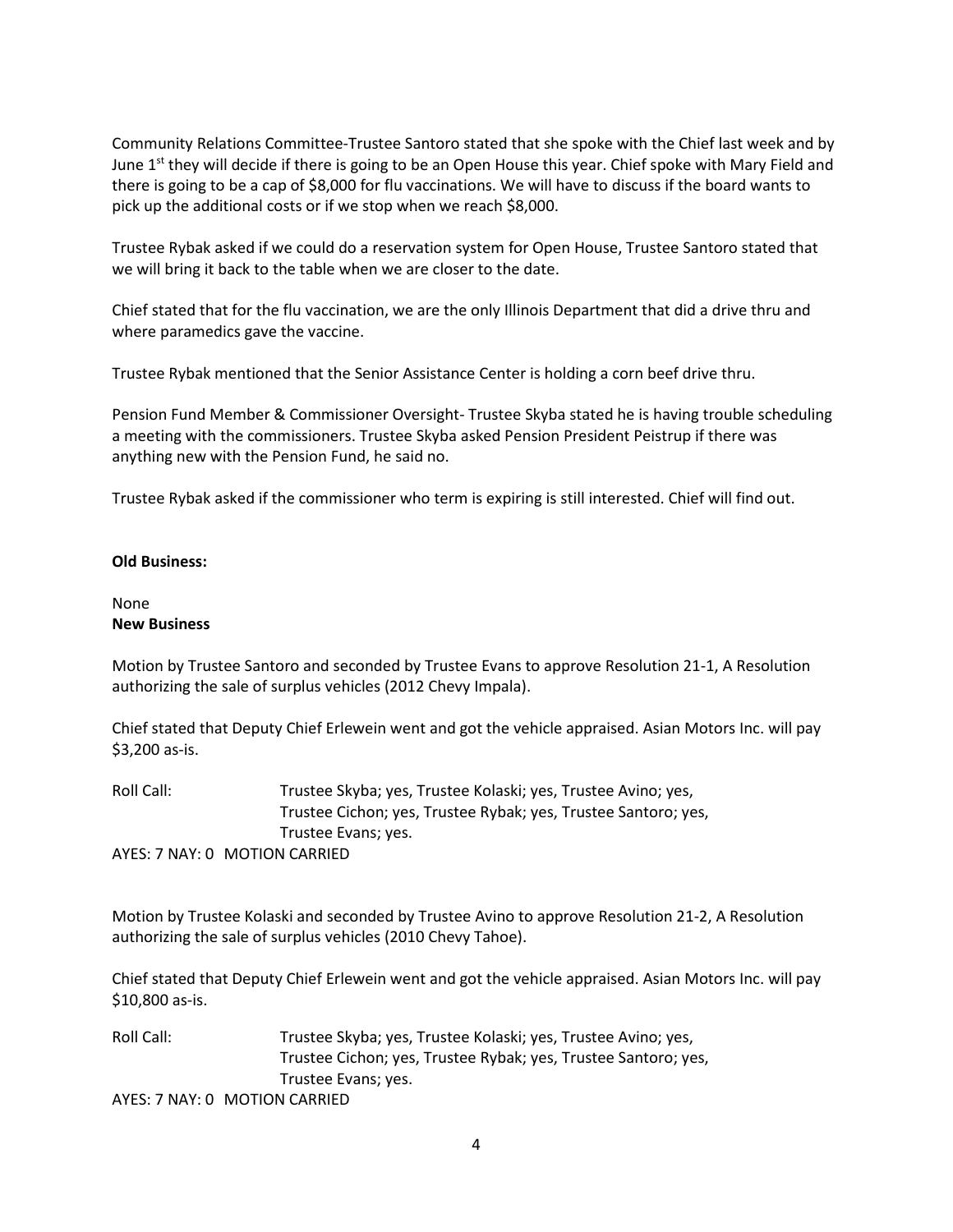Motion to add Chief Blondell as a signer on District' Money Market, Savings, Checking, and Certificates of Deposit accounts was tabled.

Trustee Kolaski stated that every Fire Department is unique, and he is not sure if it worked before, why we need to change now and add the Chief. He has not been called in to sign checks in a year. Chief stated that there is an issue with petty cash check being cashed. He is not a signer on the account, so the teller must get permission to cash it.

There are many Chiefs that do not sign, but their administrative assistant has stamps of the trustees' signature and she can stamp the checks.

We do have a redundancy and there is no financial discrepancy.

Chief states that this is not that important to him, it is his duty to have things run more efficiently. Having him as a signor would do this.

Chief asked Trustee Kolaski if the fire districts called knew why and where he was calling from? Trustee Kolaski said yes. Chief looked through the policy and it says that board of trustees' members cannot act on their own and that he may have overstepped his power as a trustee.

The fire administration collect data from Districts and now will have to hear at the Chief's meeting that we had someone calling representing the District, it causes an awkward situation.

Trustee Avino stated that we spoke to the attorney about this, and he said that it is not uncommon for a Chief to be a signor.

Trustee Skyba stated there was an interesting article in Fire Call that explains the trustees' job. If you mess up the attorney will charge us to fix it. It is the board's fiduciary responsibility.

Trustee Cichon stated that the board receives copies of every check. Trustee Cichon asked Trustee Skyba if it is being fiduciary responsible when you cannot answer simple pension questions and you are on the pension board?

Trustee Avino stated that we have accountant and auditors that review our financials, and a trustee will still be signing the check.

Trustee Kolaski asked why change if it was done this way before. Chief explained that it is a more efficient way of running things.

Trustee Skyba asked about petty cash and why it is an issue. Chief explained that he is not on the account so when he goes to cash the check monthly the teller must get approval from the manager or Vice President.

Trustee Skyba stated that he went to Wintrust and spoke with them, there is not an issue. Chief stated that is great, he will tell them Trustee Skyba spoke to them when he cashes the next check.

Chief stated that things did work with other chiefs, but we are a progressive fire department that is moving forward, and we work to run things more efficient.

Chief stated that this is so petty and is not sure why we would waste this much time on this issue. He would like the motion removed from the agenda.